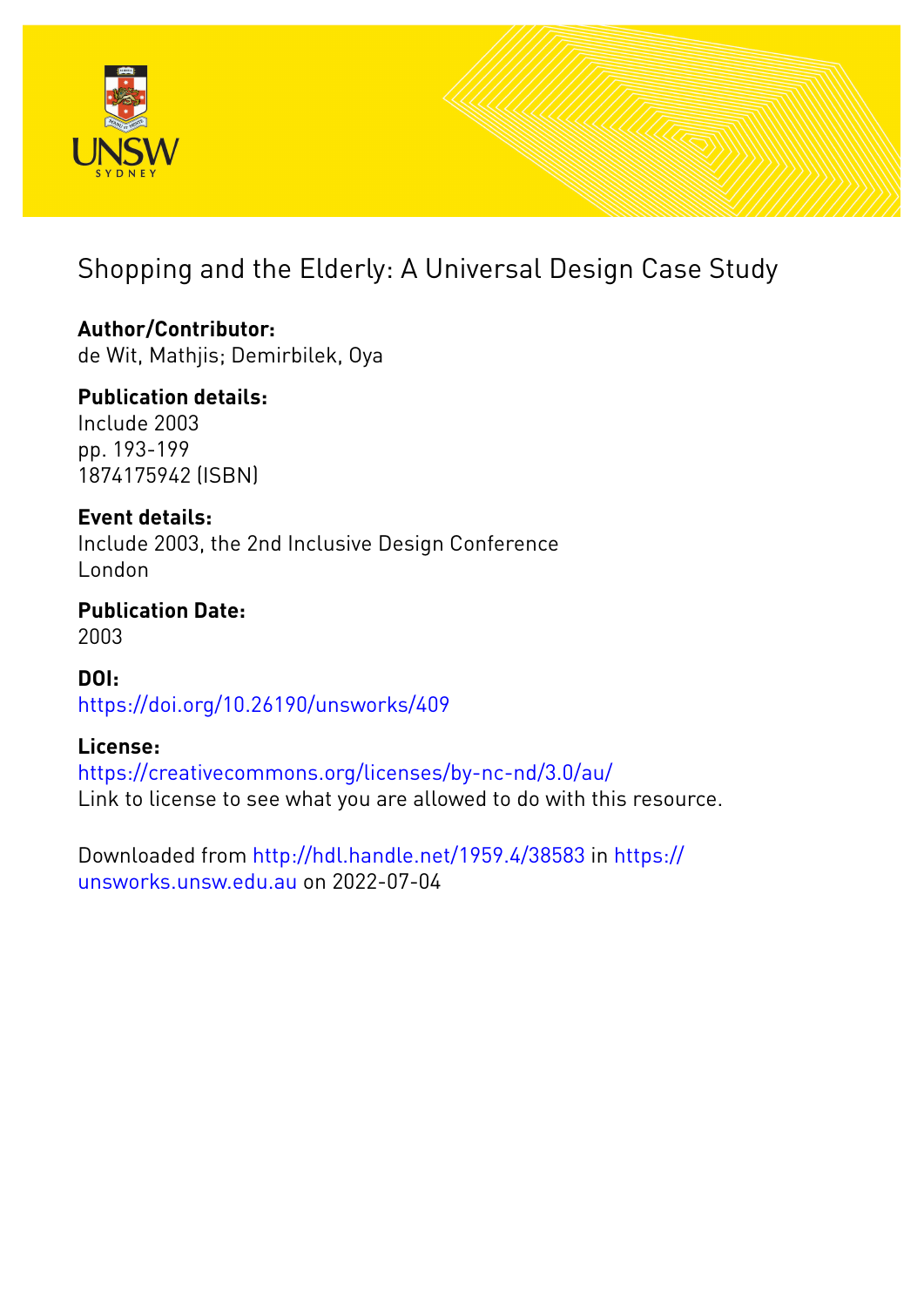# Shopping and the Elderly: a Universal Design Case Study

**Mathijs de Wit, University of Technology Delft, Netherlands,** 

**Oya Demirbilek, University of New South Wales, Faculty of the Built Environment, Industrial Design, Sydney 2052, Australia, o.demirbilek@unsw.edu.au** 

## **Abstract**

Nowadays more then a billion different products are manufactured everyday. We do not need most of these and there are only a few products for people that really need them. Elderly people are still often forgotten as far as product design is concerned. A lot of normal products impose physical and mental barriers for these users, which make them feel different or even disabled. The Universal Design philosophy as an inclusive approach to design is now receiving proper attention from the industry. This might be due to the fact that the ageing of the population is now a widely acknowledged and accepted fact in most countries.

Even though we have come a long way in relation with including the elderly, they are still facing ageist attitudes. An example of study where the designer empathised with the elderly in order to design a shopping bag will be given in this paper. The present study was done in order to gain user understanding related to shopping activities for the elderly (mainly carrying groceries) and interpret it for a wider range of needs and aspirations. This was accomplished in an attempt to find a Universal Design solution related to grocery carrying activities that will allow the elderly to participate normally and independently in the society, contributing to their everyday life in a positive way.

The study involves a literature search, observations in shopping malls in Sydney, a survey applied to 14 elderly participants, and the trial of a prototype in shopping malls. Shopping habit examples and survey results from Sydney will be given to illustrate the present inclusive design study.

# **Elderly in Shopping**

Elderly people are having a lifestyle of their own. The future of shopping only seems to get better as far as it concerns the elderly. The criteria for **boomers** would be less strict. These are the criteria for the elderly of nowadays and in most of the cases they are applicable on "the boomers" as well, since they are universal. As people get old their abilities decrease. Shopping is no longer as it once was. Carrying the groceries becomes harder, but elderly people still want to be independent and do it on their own.

Over time all activities in life become habits. Difficulties performing these activities are overcome and forgotten. In fact, we do not see them anymore. On the other hand, the elderly begin once again to encounter these problems. This becomes a clear demonstration of their own advancing age only in their eyes, and most elderly people will not want to admit or succumb to these difficulties.

Nowadays, the elderly have higher standards of living, are healthier and livelonger. At the age of 65, they do not feel that old and certainly do not want to act that way. Now 50 is what 40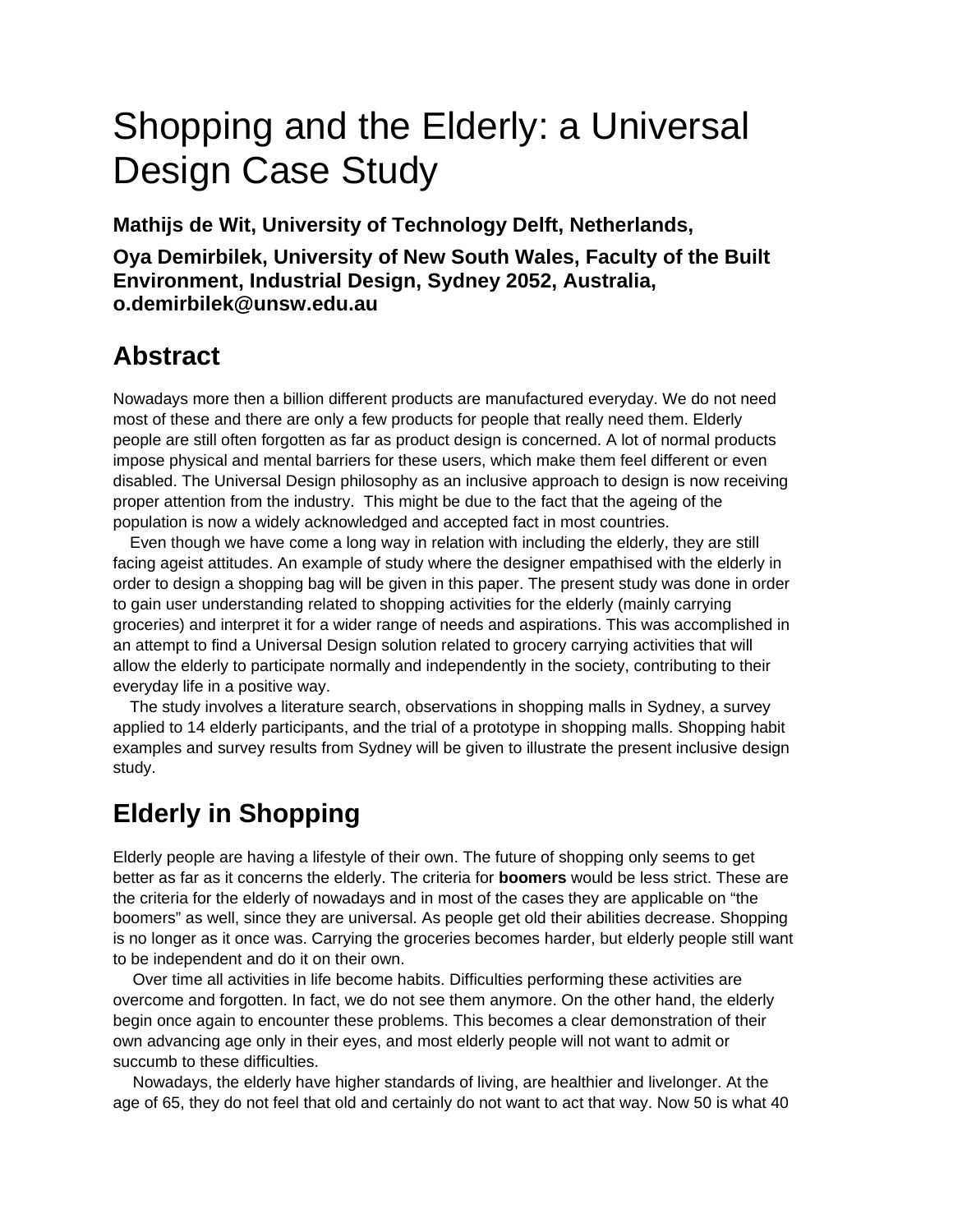used to be and the second half of life starts at 60. Popcorn (2002) defined this phenomenon as "down-ageing".

#### **The survey**

A survey was carried out in 5 big shopping centres in Sydney (Randwick, Maroubra, Bondi Junction, Eastgardens and Eastlakes). The survey, in the form of a questionnaire, also included interviews with 14 women and 2 men with an average age of 73. The results have been giving a good picture of the various problems associated with shopping bags and trolleys, the sort of bags and trolleys and the way these are used. The questions have ranged from the general shopping habits, the shopping process, travelling, the bags or trolleys, to the associated problems.

The elderly cannot be considered as one big homogeneous group. In order to design a shopping bag, one specific group of elderly has to be identified, on which one set of the same design criteria can then be applied. Amongst the group of elderly aged 65 and over, there is a more consistent group who goes out regularly for shopping. These are mostly women, who are able to shop independently, and can live on their own. Elderly people who do not have a car, who do have a mild mobility impairment and encounter problems while travelling back home with their groceries, are the ones that need a suitable shopping bag the most. The design of such a bag has to be a universal design solution, which will not exclude any other group of users.

#### **Shopping habits**

Shopping is a good way for elderly to get out of their houses. In most of the cases shopping does not only mean to get the groceries and go home. Elderly people have more time and take their time for shopping. They get fresh air, meet friends, reduce their loneliness and maintain their health. According to a survey done in Germany, the elderly spend by far most of their time doing shopping (Brog, Erl, & Glorius, 1998). The study of Yung (2002) shows that 77 **%** of the elderly are thinking that it is actually quite enjoyable to do shopping. Except for the time spent in the store, all the elderly questioned for this study said that they do spend some extra time in the shopping centre (see Figure 1).



Figure 1. Time spent for shopping.

Half of the interviewed elderly said they spend more then one hour extra on the following things: hairdresser, gambling, lotto playing, talking, sitting, reading, drinking coffee or watching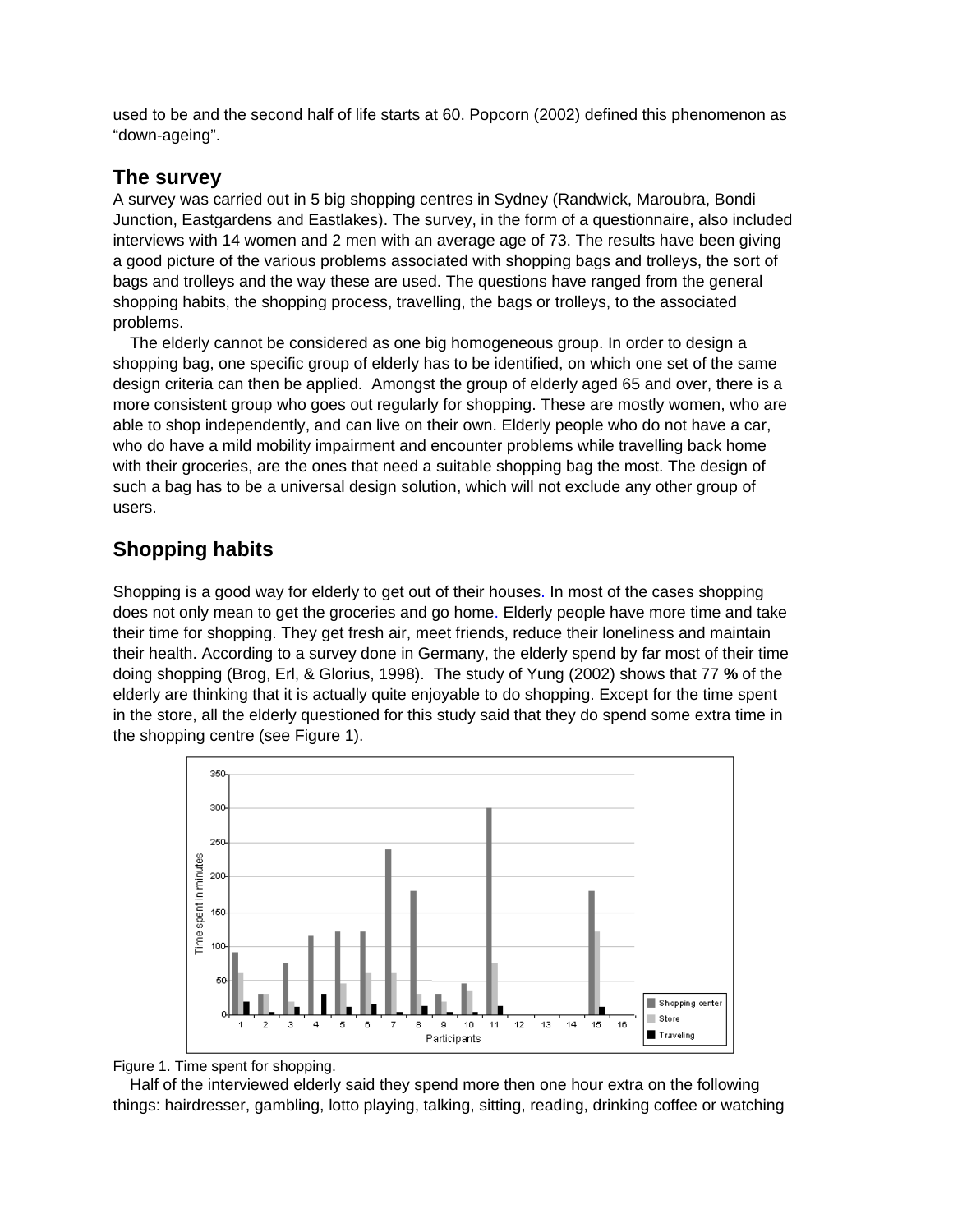a movie. Men in particular are not doing much shopping. Most of them don't even have a shopping bag with them, they let the women take care of that, but they still hang around in the shopping centre. They are there, because they have to drive the car or just want to meet up with friends.

Figure 1 shows that half of the elderly interviewed are spending more than an hour in the store. While in the store, it was noticed that they are slow in choosing articles and they take a long time just scrutinising the items. Around 70% of them are using a shopping trolley while the other 30% carries a basket or just puts the articles directly in their shopping bags. Only very few of them use their own trolleys. The ones who are using a shopping trolley from the shop are the ones that mostly travel by car. They take the trolley to their car and unload the trolley in the boot.

Most of the interviewed elderly go out for shopping before lunch and do this several times a week, buying small amounts of groceries each times. Related to the problems with carrying bags, 50% have problems carrying heavy items (Yung, 2002) and they only take what they can carry. Having to do their shopping several times a week for small amounts just turned into a habit, or in other words: a handicap that they learned to live with. Furthermore, 83% of the population of 65 and over shop for their groceries themselves. This means that they have to transfer all their groceries from the shops back home by themselves without external aid (Australian Bureau of Statics, 1999).

Another big issue to consider is safety. One quarter of the interviewed elderly women mentioned that they have been attacked once. Such a situation in fact influences the way they handle their bags. These women were mostly feeling insecure and really careful, aware, and mindful of where they put their things. Some of them just hold their bag tightly against their body. A few of them were even carrying an extra wallet underneath their clothes for big amounts of money.

Figure 2. shows the rate of answers for trolley, walking aid and shopping bag usage while on the way to shopping, or in the shops. Most of the surveyed elderly had their own bag for shopping. Figure 3 and 4 show examples of such bags.



Figure 2. Trolley, walking aid and shopping bag usage.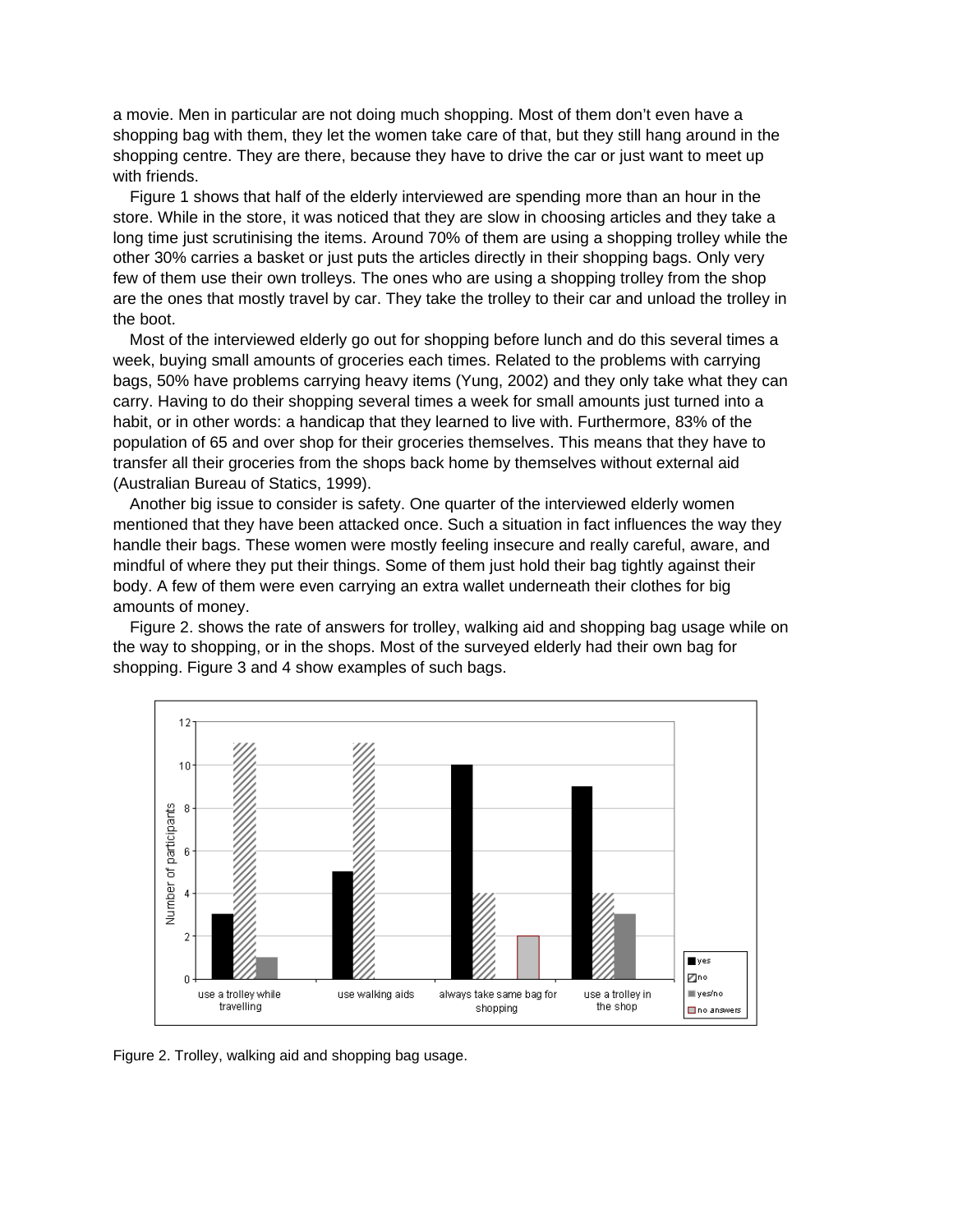

Figure 3a. Samples of small shopping bags encountered in shopping malls.



Figure 3b. Shopping carriers and trolleys.

After their shopping is over, most elderly people put plastic shopping bags in their own shopping bag. If they walk out of the shop the usual image is a purse in their hand and the shopping bag around their wrist. Later on they put it around their shoulder, in their hand and some leave it around their wrist. Some people mentioned they rather brought two bags, so they could balance the weight and carry a bag in each hand. Shopping bags can create many problems for the elderly. These problems can be summarised as follows:

- If it is too heavy it can cut into the hands and cause restriction in blood supply to the fingers.
- If it is not totally full it can be hard to carry because the centre of gravity is close to the ground.
- It is easier to carry a bag when the centre of gravity is close to the hands. If it is not totally full than it is most likely that people will hold the bag somewhere in the middle.
- Bags can keep on bumping into the ankles, knees or hips. This can be irritating on the skin or can cause bruises very easily.
- A light bag is easier to carry. One can put it in a handbag when empty.
- Most of the elderly like bags that can be closed. This feels more safe and the groceries stay in the bag more easily.
- A lot of bags contain commercial texts and most of the elderly do not like this.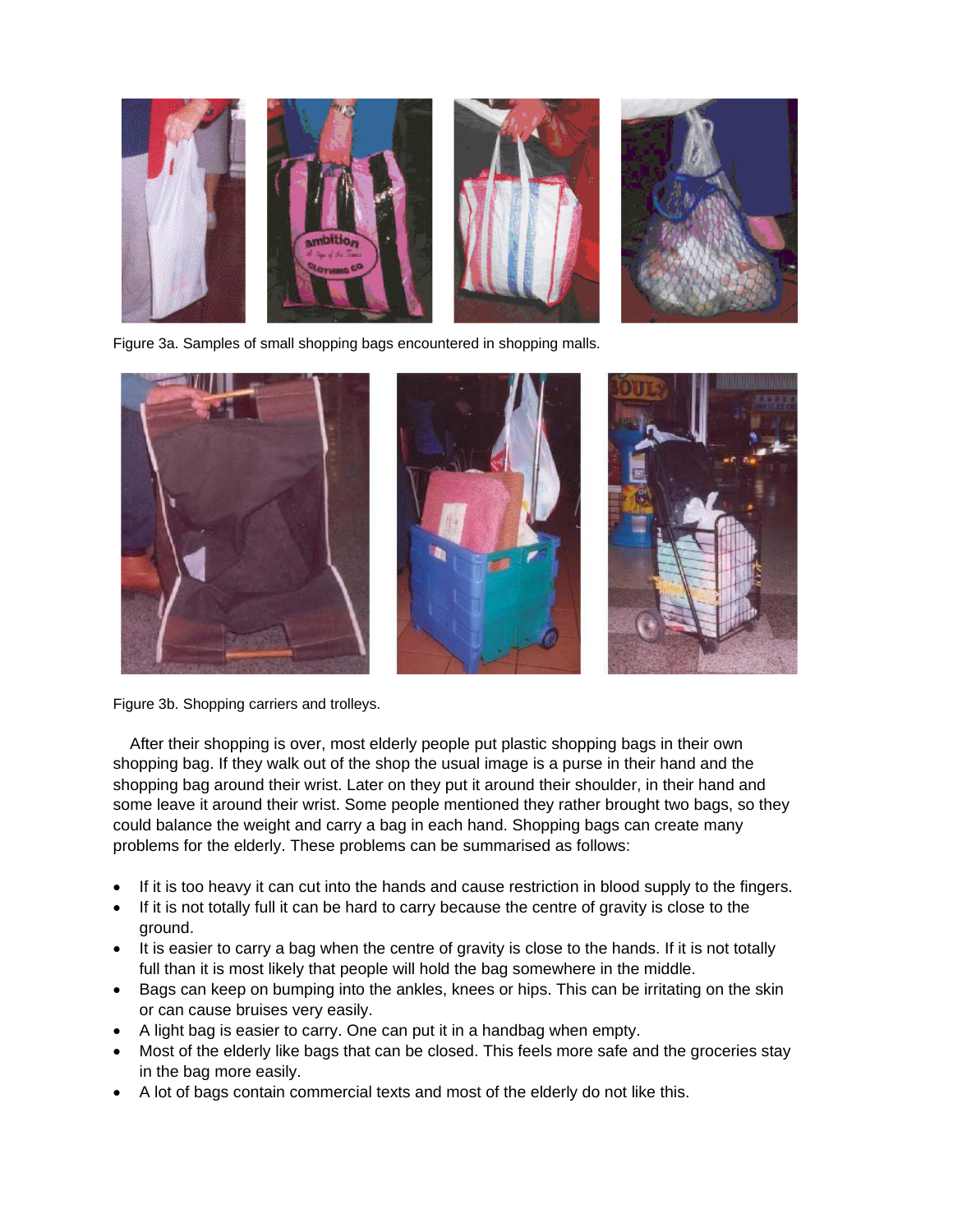#### **Shopping bag concepts**



Figure 4. Concepts developed for the shopping bag.

In Figure 4, starting from 1 are the most radical designs and towards 15 are the simplest solutions. The 5 last solutions can be integrated in the solutions ranked in the middle. The radical designs need a lot of changes to be done in the shopping centres, counters or paying systems or even busses have to be changed, for solution (2), this will be costly and these solutions will most probably remain as concepts.

The best ideas are showed towards the middle. They are especially designed for elderly people, are not expensive and can be produced and introduced easily. Almost all of the ideas are solutions based on the physical limitations of the elderly. The paper bag (10) is based on the feeling of nostalgia and doesn't really make shopping easier, still it is believed as being a good design because it can be used instead of the plastic bags and it gives the elderly a choice if these are sold in stores.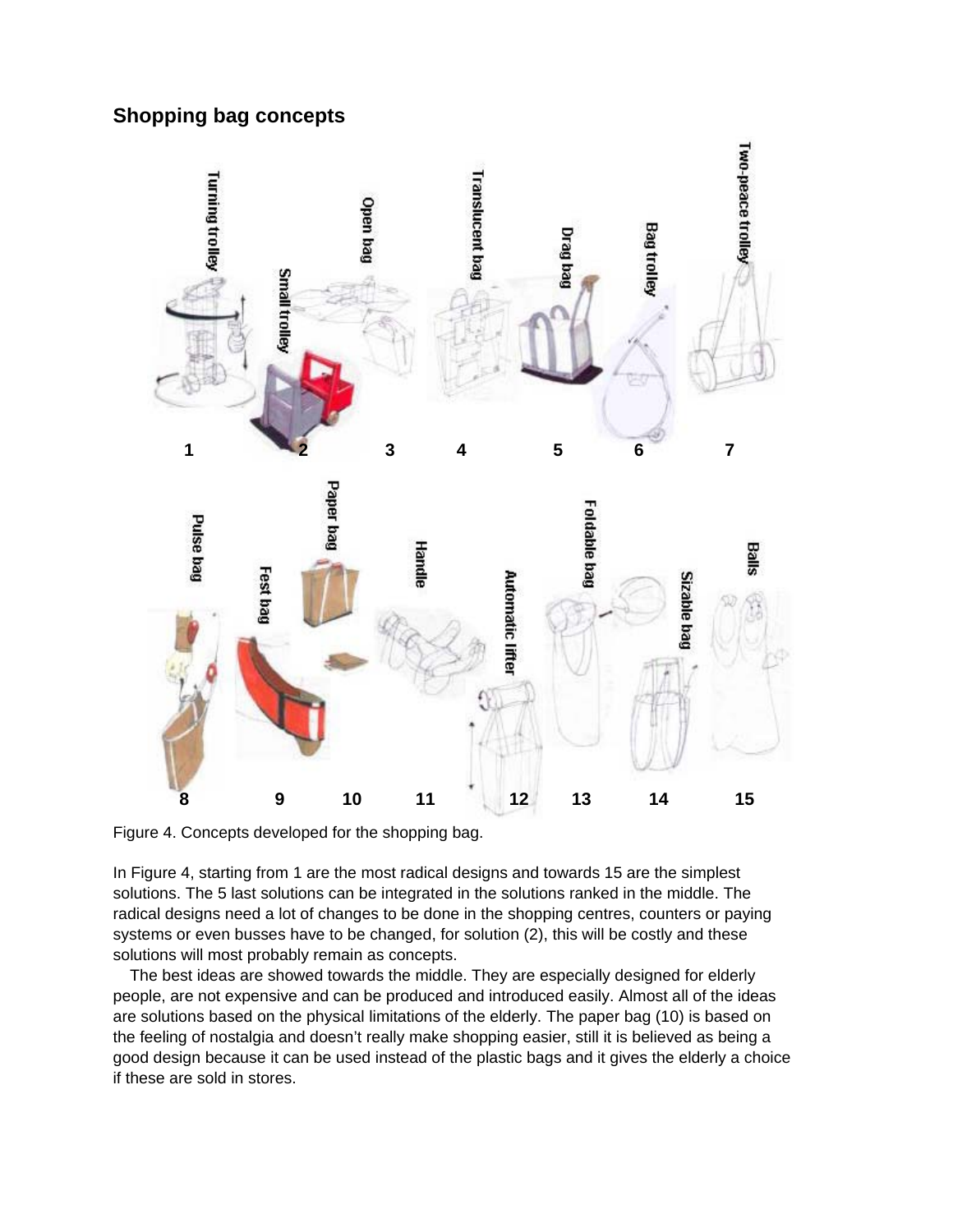The selected design has been the "bag trolley" (6). This bag is a small lightweight trolley for little amounts. It can be carried easily, so people can get it into public transport or put it on the counter. It looks like a bag, so elderly do not feel "disabled" when using it as a bag. When using it as a trolley it still looks like a bag. The trolley handles can slide easily out of the frame. The difference with the existing trolleys is that this one is fairly small and made for a smaller amount of groceries. If necessary the bag can be taken of the frame.

A simple model (Figure 5) of this concept was built and tested in shopping malls, asking question to elderly. Most elderly were not critical at all, what made this questionnaire useless. The best information was taken through observations. The model has a PVC tube frame with fabric stitched around it. The two wheels are "inline-skate-wheels". It has a foam reinforced fabric handle to hold it around the shoulder, a handle on top and a handle to use it as a trolley. The trolley-bag has a diameter of 500 mm and is 850 mm high.

The observations made are as follow:

- The trolley is too big; it is too heavy when full.
- Elderly people want it to be closable.
- Elderly people said it was a trolley rather than a bag.
- Some elderly said it had no wheels, so the wheels couldn't be seen.
- The inside of the trolley is white, this looks cheap and they did not like this.
- The round bottom is really good; It can be dragged up the stairs.
- The handle in the middle has to be closer to the weight centre, which is not in the middle, because of the trolley handle.
- It goes easily up and off the pavements.
- The round form is easy to manoeuvre.
- The skate wheels work well.
- The small handles are too far apart.
- The soft round covers around all the handles feels nice.
- It is easy to carry around the shoulder, but none of the elderly tried to carry it like that.
- None of the elderly tried to carry it, they just used it as a trolley.
- The banded handle makes the pulling of the trolley really easy.

The round form turned out to be an easy to handle form and has the big advantage of being able to slide up the stairs or on the pavement easily. The size of the model was too big and has to be smaller, so it can be carried, even if when full. The best way to make it smaller will be to make it thinner. The nicest way to carry the bag was around the shoulder. For the elderly, this will be harder. However, elderly people have been observed to carry their bags around their shoulder, so this looks like a possible solution. All the elderly people who tested the trolley (10 people) were able to handle it. Furthermore, the height was sufficient for all of them, and could even be a little bit shorter.



Figure 5. Model of the "bag trolley".